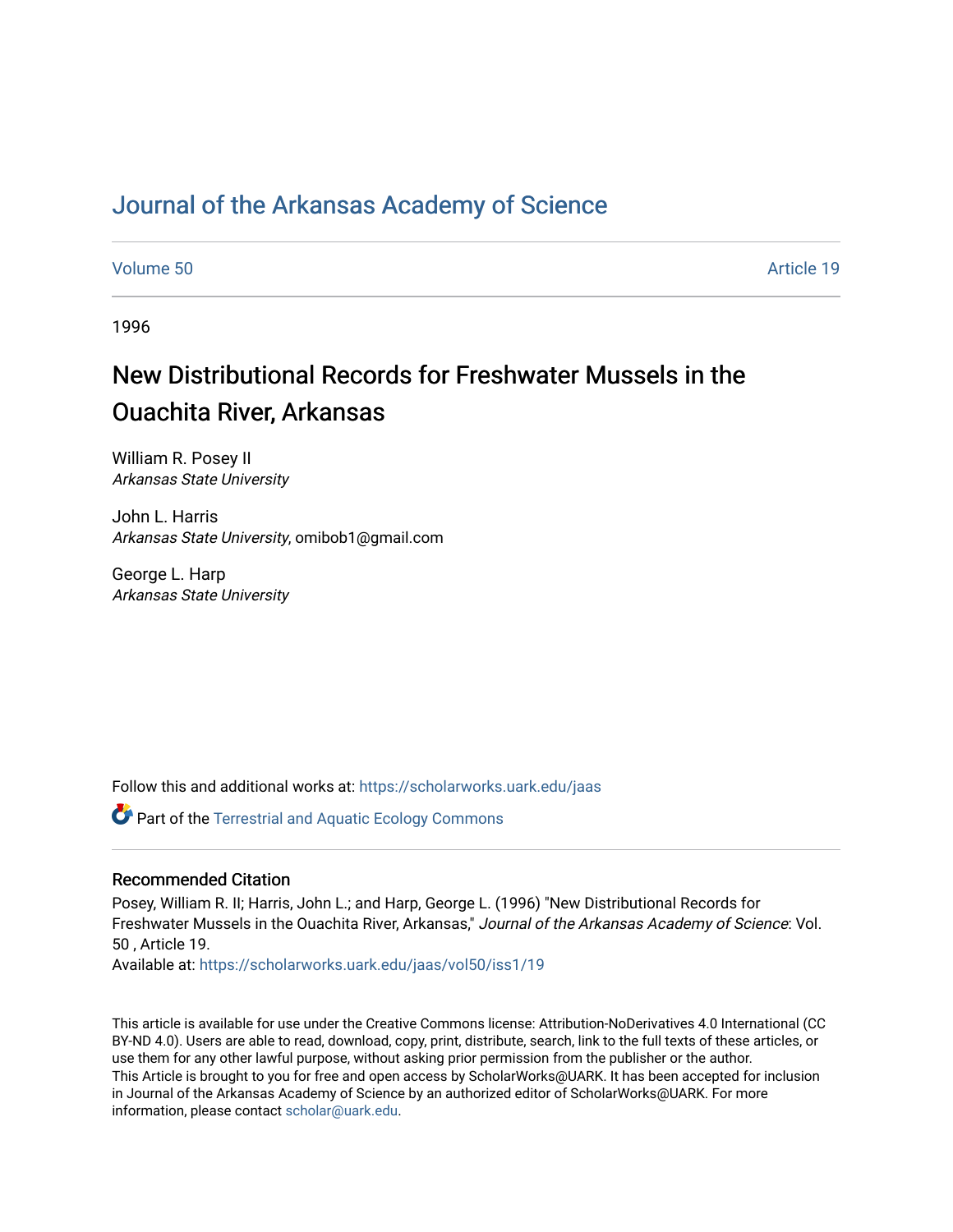# New Distributional Records for Freshwater Mussels in the Ouachita River, Arkansas

William R. Posey, II, John L. Harris and George L. Harp Department of Biological Sciences

Arkansas State University State University, AR 72467

#### Abstract

Two freshwater mussel species thought to have been extirpated from Arkansas have recently been rediscovered in the Ouachita River in the vicinity of Camden. Prior to this survey, Wheeler (1918) last reported Arkansia wheeleri Ortmann and Walker, the Ouachita rock-pocketbook, and Cumberlandia monodonta (Say), the spectaclecase, from the Ouachita River near Arkadelphia. *Quadrula apiculata* (Lea), the southern mapleleaf, has been reported from Arkansas on two occasions, but due to taxonomic uncertainty, it has not been recognized in recent compilations of Arkansas freshwater mussels. During this survey, the southern mapleleaf was collected from the Ouachita River which verifies its occurrence within Arkansas. Quadrula fragosa (Conrad), the winged mapleleaf, is reported as a new state record. Arkansia wheeleri and Quadrula fragosa are listed as threatened and endangered species, respectively, by the U.S. Fish and Wildlife Service.

#### Introduction

i<

?

>

Vanatta (1910) first reported on the freshwater mussels of the Ouachita River from sites near the Arkansas-Louisiana border. Wheeler (1918) reported on the freshwater mussels of the Ouachita River in the vicinity of Arkadelphia, Clark County, based on taxonomic determinations provided by L.S. Frierson, A.E. Ortmann and B.G. Walker. Wheeler (1918) listed forty taxa assignable to current species recognized by Turgeon et al. (1988) and Williams et al. (1993). Gordon et al. (1979) summarized freshwater mussel distributional data for Arkansas and found historical records for 47 species from the Ouachita River drainage proper.

#### Materials and Methods

Between 1992 and 1996, 234 person-days were spent conducting a systematic mussel survey of approximately 233 river kilometers of the mainstem Ouachita River from its confluence with the Little Missouri River downstream to the Arkansas-Louisiana state line. During this survey, all habitats considered suitable for mussel aggregations (beds) were searched by Hookah-rig diving and hand searching the substrate. Mussel beds were defined as areas greater than 100 meters square (m<sup>2</sup>) with mean mussel densities  $>10/m^2$ . Initial dive searches of potential mussel bed habitat were conducted in an upstream to downstream fashion to locate and then define the bed limits. Width was measured to the nearest meter by "walking" a weighted, PVC pipe, m<sup>2</sup> quadrat delineator acrosss the bed, and bed length was determined to the

nearest meter using a Ranging 1200 Rangematic-MK5 distance finder. Water depth was measured to the nearest 0.1 m with a Hummingbird depth finder.

Qualitative, semi-quantitative, and quantitative sampling techniques were employed, depending upon mussel bed size and mussel densities within beds. Divers manually collected mussels from m<sup>2</sup> sample areas defined by PVC pipe quadrat delineators and placed them in nylon mesh bags for transport to the surface. At the surface, mussels were identified; measured to the nearest 0.1 mm for length, width, and depth using vernier calipers; and massed to the nearest gram (g) using an Ohaus Model CT6000-S analytical scale. A more detailed discussion of methodology can be found in Rust (1993) and Christian (1995).

#### Results and Discussion

Eight hundred forty-seven m<sup>2</sup> samples were collected during the survey. Thirty-nine mussel species were identified from a total of approximately 23,500 specimens examined. A single Arkansia wheeleri was encountered 16 June <sup>1995</sup> at River Mile 334.0 in a mussel bed estimated to be 200 m long and 13 m wide. At the bed site, the mean river width was approximately 50 m, water depth ranged from 5.0-7.0 m, and substrate was composed of gravel, gravel/sand, and sand. The A. wheeleri specimen was taken from near the upstream limit of the bed at approximately mid-channel. The individual was 71.2 mm long, 54.4 mm deep and 38.3 mm wide with a wet mass of <sup>85</sup> g. Twenty-five randomly selected m<sup>2</sup> samples taken from the bed yielded 584 specimens ( $\bar{x}$  = 23.4, SD = 15.2)

Proceedings Arkansas Academy of Science, Vol.50, 1996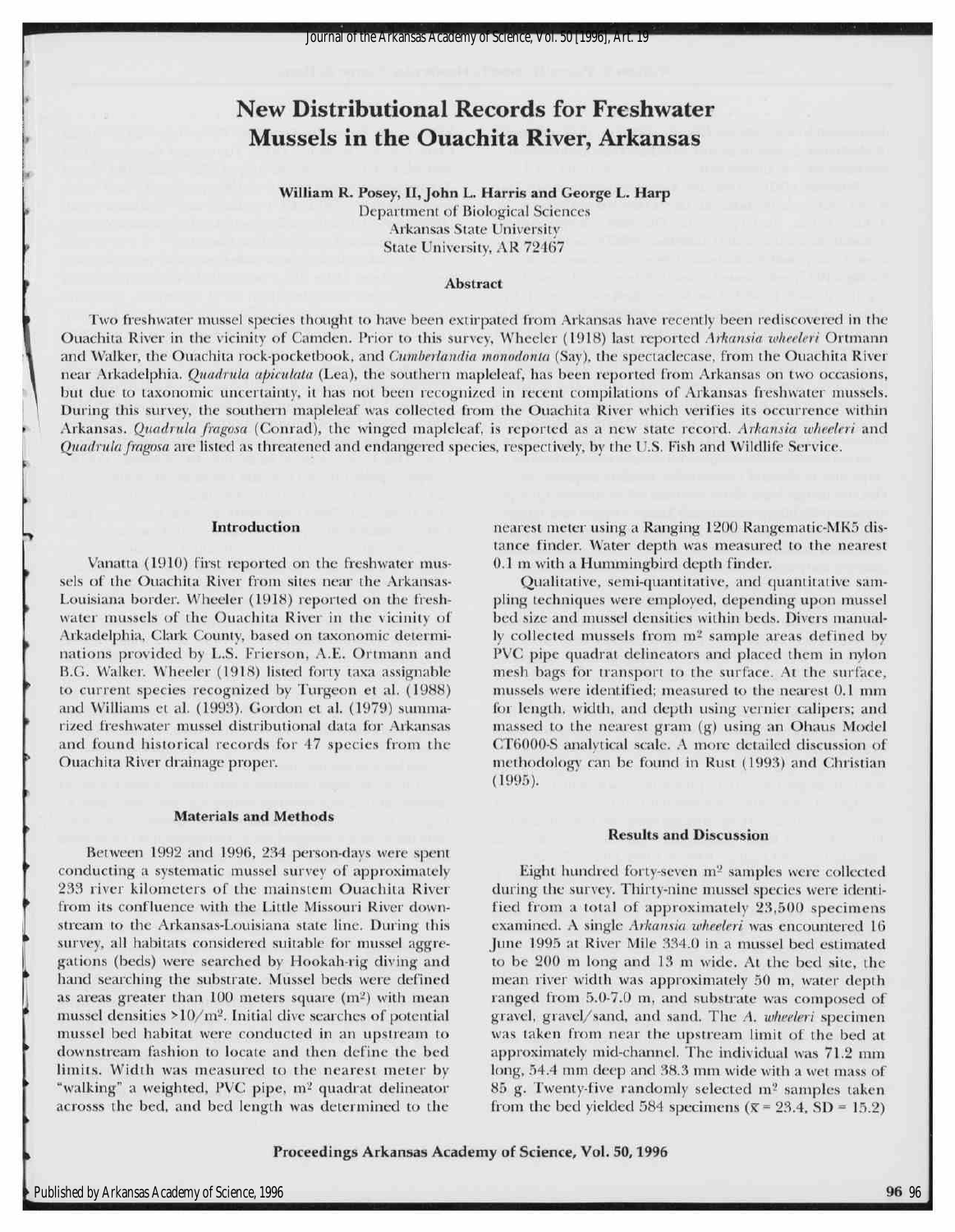### William R. Posey, II, John L. Harris and George L. Harp

distributed among <sup>22</sup> species. In addition, one specimen of the endangered pink mucket, Lampsilis abrupta (Say), was encountered in this bed.

Wheeler (1918) collected Arkansia wheeleri from Old River, an oxbow lake of the Ouachita River near Arkadelphia, and from the Ouachita River below Arkadelphia. Harris and Gordon (1987) considered A. wheeleri as possibly extirpated from Arkansas; however, Clarke (1987) subsequently located live A. wheeleri in an eight km reach of Little River downstream of the Arkansas-Oklahoma border. It was considered endangered in North America by Williams et al. (1993) and receives protection afforded threatened species by the Endangered Species Act (USFWS, 1991a). The Kiamichi River, OK, apparently supports the largest remaining population of A. wheeleri which was estimated to consist of approximately 1,000 individuals (Mehlhop-Cifelli and Miller,1989; USFWS, 1991a).

Clarke (1987) summarized Arkansia wheeleri habitat as "typically in muddy coves or backwaters adjacent to riffles, or at the least close to areas of moderate to rapid current". Mehlhop-Cifelli and Miller(1989) and Vaughn et al. (1993) found that A. wheeleri only occurs in pools with rock substrate. Vaughn et al. (1993) stated that A. wheeleri only occurs in large mussel beds in association with other mussel species.

The single A. wheeleri specimen collected during this survey came from a  $2600$  m<sup>2</sup> mussel bed with  $21$  mussel species associates. At the Mile 334.0 bed site, the Ouachita River has an upstream drainage area of approximately 14,500 km<sup>2</sup> (Yanchosek and Hines, 1979). The total watershed of the Kiamichi River, OK, is approximately 4750 km<sup>2</sup>, and A. wheeleri studied by Vaughn et al. (1993) occurred at six sites with depths ranging from 0.3- 1.2 m. The discovery of A. wheeleri from the Ouachita River below Camden, AR, indicates that the species can occur in larger rivers than previously documented.

Qualitative collections yielded two Cumberlandia monodonta specimens from downstream of the Ouachita - Little Missouri River confluence. The first specimen was collected on 24 October 1992 at River Mile 375.1 in water approximately 1.0 m deep with sand/gravel substrate. It was found under branches of a large, downed tree aproximately five m from the bank, and mussel densities were estimated to be  $\leq 5.0/m^2$ . This first specimen measured 148.7 mm long, 52.6 mm deep, and 38.1 mm wide and had a wet mass of 136 g. The second specimen was collected on <sup>18</sup> July <sup>1993</sup> at River Mile 364.1 in water approximately 3.0 m deep with gravel, cobble, cracked rock, and boulder substrate. This specimen was 121.0 mm long, 46.7 mm deep, and 29.0 mm wide and was also taken in an area with mussel densities estimated to be  $5.0/m^2$ .

Prior to this survey, Cumberlandia monodonta was

known only from the Ouachita River near Arkadelphia, Clark County (Wheeler, 1918). Harris and Gordon (1987 considered C. monodonta as possibly extirpated fron Arkansas since no live or relict specimens had bee recorded since Wheeler's collections. Williams et a (1993) considered the widespread but uncommon C. mon odonta threatened within North America.

Quadrula apiculata was collected from multiple site between River Miles 358.7 and 221.2. A total number o six specimens was identified as Q. apiculata. Quadrula fragosa was taken from multiple collecting sites between river miles 376.0 and 240.0. Five specimens were ident fied as Q. fragosa. These species were originally identified as Q. quadrula and placed in composite voucher containers. Therefore, exact localities are not available for all specimens. However, vouchers taken from the River Mile 335.5 mussel bed represented both species.

Quadrula apiculata (Say) was recorded (as Q. aspera) from Old River near Arkadelphia by Wheeler (1918) Cooper (1948) listed Quadrula apiculata as occurring in Lake Chicot, Chicot County, AR; however, Harris et al. (1993) did not find Q. apiculata in their survey of Lak Chicot. Gordon et al. (1979), Harris and Gordon (unda ed), and Williams et al. (1993) all failed or refused to rec ognize the southern mapleleaf's occurrence in Arkansas Vidrine (1993) showed the species occurring in th Ouachita River drainage inLouisiana.

Quadrula fragosa (Conrad) historically occurred in 1( 1 (USFWS, 1991b, Williams et al., 1993) to 12 states (Hay e al., 1995) within the Mississippi, Tennessee, Ohio anc Cumberland River drainages. When listed as an endan gered species by the U.S. Fish and Wildlife Service (1991b), the winged mapleleaf was known to exist in only a single population in the St. Croix River between north western WI and east/central MN. Five specimens of <sup>Q</sup> fragosa were collected during this survey.

There is considerable taxonomic disagreemen among malacologists regarding Q. apiculata and Q. fragosa. Electrochemical analyses are underway to eluci date taxonomic relationships of Q. fragosa and Q. apiculata in the Ouachita River drainage, Arkansas.

#### Conclusions

Arkansia wheeleri Ortmann and Walker, Cumberlandia monodonta (Say), and Quadrula apiculata (Say) had not been reported from the Ouachita River as living speci mens since the Wheeler (1918) survey conducted fron 1910-1913. Quadrula fragosa (Conrad) has not been previ ously reported from Arkansas. Our 1992-1996 survey con firms the continued existence of these four species in Ouachita River, AR. The addition of Q. apiculata and <sup>Q</sup> fragosa to the state molluscan fauna brings the total num

×

97

Proceedings Arkansas Academy of Science, Vol.50, 1996